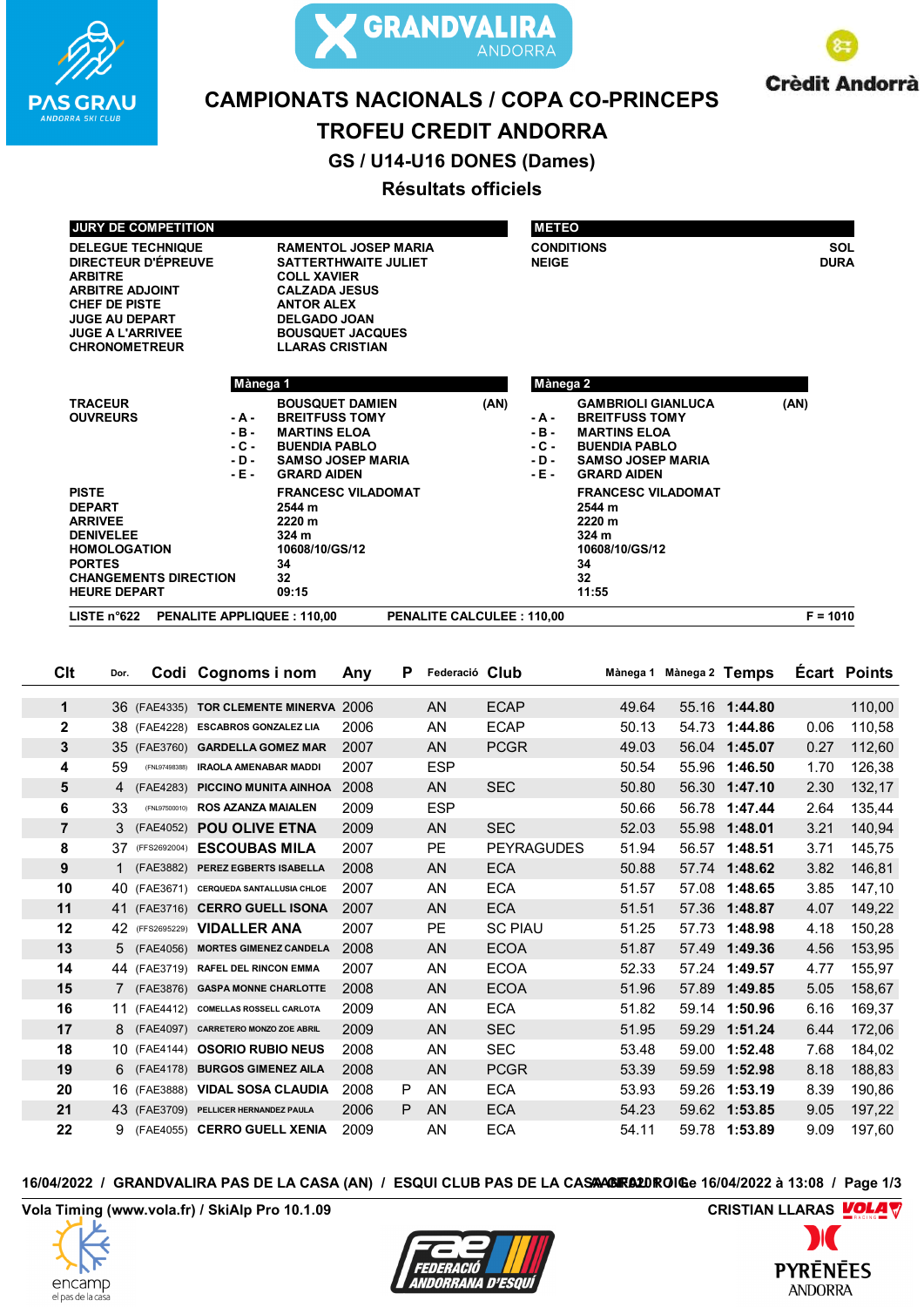#### **CAMPIONATS NACIONALS / COPA CO-PRINCEPS TROFEU CREDIT ANDORRA** GS / U14-U16 DONES (Dames) Résultats officiels

| Clt                     | Dor. | Codi Cognoms i nom                       | Any  | Р  | Federació Club |                    |         | Mànega 1 Mànega 2 Temps |                 |       | <b>Ecart Points</b> |
|-------------------------|------|------------------------------------------|------|----|----------------|--------------------|---------|-------------------------|-----------------|-------|---------------------|
| 23                      |      | 47 (FAE3811) RODRIGUEZ MITJANA INGRID    | 2006 |    | <b>AN</b>      | <b>SEC</b>         | 54.01   |                         | 1:00.45 1:54.46 | 9.66  | 203,10              |
| 24                      |      | 2 (FAE4179) TORRES SANCHEZ MARTA         | 2009 |    | AN             | <b>PCGR</b>        | 54.58   | 1:00.56 1:55.14         |                 | 10.34 | 209,65              |
| 25                      | 58   | (FNL97498352) EZCURRA IRIARTE NEREA 2006 |      |    | <b>ESP</b>     |                    |         | 55.85 1:00.70 1:56.55   |                 | 11.75 | 223,24              |
| 26                      |      | 14 (FAE4159) NAUDI DELGADO AXEL 2009     |      |    | AN             | <b>PCGR</b>        |         | 56.19 1:01.31 1:57.50   |                 | 12.70 | 232,40              |
| 27                      |      | 48 (FAE5299) GARCIA RODRIGUEZ IVET 2006  |      | P  | <b>AN</b>      | <b>ECOA</b>        |         | 55.64 1:02.01 1:57.65   |                 | 12.85 | 233,84              |
| 28                      |      | 12 (FAE4048) SEBASTIA BELLOBI AINA       | 2008 | P  | AN             | <b>ECOA</b>        |         | 55.50 1:03.38 1:58.88   |                 | 14.08 | 245,69              |
| 29                      |      | 50 (FAE3807) RODRIGUEZ CASADO LAIA       | 2006 | P  | <b>AN</b>      | <b>SEC</b>         |         | 57.18 1:02.58 1:59.76   |                 | 14.96 | 254,18              |
| 30                      |      | 49 (FAE4518) HERNANDEZ PANE JANA         | 2007 | Ρ  | AN             | <b>ECOA</b>        | 58.05   | 1:04.18 2:02.23         |                 | 17.43 | 277,98              |
| 31                      |      | 51 (FAE3952) SAMSO GARCIA MARTA          | 2007 | Ρ  | <b>AN</b>      | <b>PCGR</b>        |         | 56.43 1:05.82 2:02.25   |                 | 17.45 | 278,17              |
| 32                      |      | 54 (FAE4855) CERDA PADRES CARLA          | 2007 | P  | AN             | <b>PCGR</b>        | 57.45   | 1:05.17 2:02.62         |                 | 17.82 | 281,74              |
| 33                      |      | 52 (FAE4722) QUIROGA SOFIA               | 2006 |    | AN             | <b>ECAP</b>        | 58.39   | 1:05.26 2:03.65         |                 | 18.85 | 291,67              |
| 34                      |      | 56 (FAE3812) CERQUEDA GALLARDO EVA       | 2006 | P  | AN             | <b>SEC</b>         |         | 59.32 1:06.30 2:05.62   |                 | 20.82 | 310,65              |
| 35                      |      | 21 (FAE4279) GARCIA CALELLO AINA         | 2009 | P  | <b>AN</b>      | <b>SEC</b>         |         | 58.93 1:07.22 2:06.15   |                 | 21.35 | 315,76              |
| 36                      |      | 25 (FAE4696) BRINGUERET GARRO MARTINA    | 2008 |    | AN             | <b>ECAP</b>        | 1:00.39 | 1:06.42 2:06.81         |                 | 22.01 | 322,12              |
| 37                      |      | 31 (FAE5807) AVEDAÑO CARLOTA             | 2008 |    | <b>AN</b>      | <b>ECAP</b>        |         | 1:00.93 1:06.54 2:07.47 |                 | 22.67 | 328,48              |
| 38                      |      | 24 (FAE4523) ERCILLA MARCOS BLANCA       | 2009 | P  | AN             | <b>PCGR</b>        |         | 59.46 1:08.18 2:07.64   |                 | 22.84 | 330,12              |
| 39                      |      | 55 (FAE4142) FERNANDEZ GIL AINHOA        | 2007 | P  | <b>AN</b>      | <b>ECOA</b>        |         | 1:00.75 1:09.39 2:10.14 |                 | 25.34 | 354,21              |
| 40                      |      | 23 (FAE4314) CASAS MONTEJO MARIONA       | 2009 |    | AN             | <b>SEC</b>         |         | 1:03.35 1:07.65 2:11.00 |                 | 26.20 | 362,50              |
| 41                      |      | 18 (FAE4105) SANCHO LEAL OLIVIA          | 2008 | P. | <b>AN</b>      | <b>SEC</b>         |         | 1:02.28 1:08.82 2:11.10 |                 | 26.30 | 363,46              |
| 42                      |      | 22 (FAE4524) FONT ROMAN MAR              | 2009 | P  | AN             | <b>ECOA</b>        |         | 1:01.58 1:11.67 2:13.25 |                 | 28.45 | 384,18              |
| 43                      |      | 34 (FAE5961) FERNANDEZ ROSSELL ONA       | 2009 |    | <b>AN</b>      | <b>ECAP</b>        |         | 1:06.58 1:13.42 2:20.00 |                 | 35.20 | 449,24              |
| 44                      |      | 28 (FAE4705) XANDRI INGRID               | 2008 | P  | AN             | <b>ECAP</b>        |         | 1:05.93 1:14.78 2:20.71 |                 | 35.91 | 456,08              |
| 45                      |      | 29 (FAE4141) ARENY ALCOBE MARTINA 2008   |      | P  | <b>AN</b>      | <b>SEC</b>         |         | 1:11.51 1:17.23 2:28.74 |                 | 43.94 | 533,47              |
| Absents - Mànega 1 (2)  |      |                                          |      |    |                |                    |         |                         |                 |       |                     |
|                         |      | 19 (FAE4334) <b>BARDERA RIBA JANA</b>    | 2008 | P. | <b>AN</b>      | <b>SEC</b>         |         |                         |                 |       |                     |
|                         | 32   | (FNL97499194) ARTERO CALVO JIMENA        | 2008 |    | <b>ESP</b>     |                    |         |                         |                 |       |                     |
|                         |      |                                          |      |    |                |                    |         |                         |                 |       |                     |
| Abandons - Mànega 1 (9) |      |                                          |      |    |                |                    |         |                         |                 |       |                     |
|                         |      | 17 (FAE5292) GABRIEL MOLINE LOLA         | 2008 | P  | <b>AN</b>      | <b>ECAP</b>        |         |                         |                 |       |                     |
|                         |      | 20 (FAE4954) TOR BONNEL CARLA            | 2009 | Ρ  | AN             | <b>ECAP</b>        |         |                         |                 |       |                     |
|                         |      | 26 (FAE5425) ADSUARA DOLZ CARLOTA 2008   |      | P  | <b>AN</b>      | <b>ECA</b>         |         |                         |                 |       |                     |
|                         |      | 27 (FAE5906) ARIAS MANUELA               | 2009 |    | ΑN             | <b>SEC</b>         |         |                         |                 |       |                     |
|                         | 30.  | (FNL97499725) SAINZ PUENTE PAOLA 2009    |      |    | <b>ESP</b>     |                    |         |                         |                 |       |                     |
|                         |      | 39 (FAE4437) LEDESMA GINARD EMMA         | 2007 |    | AN             | <b>PCGR</b>        |         |                         |                 |       |                     |
|                         |      | 45 (FFS2693203) PINEIRO LOLA             | 2007 |    | PE             | <b>CAMBRE D'AZ</b> |         |                         |                 |       |                     |
|                         |      | 46 (FAE4045) ELSON VARELA AITANA         | 2007 | P  | AN             | <b>ECOA</b>        |         |                         |                 |       |                     |
|                         |      | 53 (FAE3761) GONCALVES FERNANDEZ MARTA   | 2007 | P. | AN             | <b>SEC</b>         |         |                         |                 |       |                     |
| Absents - Mànega 2 (11) |      |                                          |      |    |                |                    |         |                         |                 |       |                     |
|                         |      | 17 (FAE5292) GABRIEL MOLINE LOLA         | 2008 | P  | <b>AN</b>      | <b>ECAP</b>        |         |                         |                 |       |                     |
|                         |      | 19 (FAE4334) BARDERA RIBA JANA           | 2008 | P  | AN             | <b>SEC</b>         |         |                         |                 |       |                     |
|                         |      | 20 (FAE4954) TOR BONNEL CARLA            | 2009 | P  | AN             | <b>ECAP</b>        |         |                         |                 |       |                     |
|                         |      | 26 (FAE5425) ADSUARA DOLZ CARLOTA 2008   |      | P  | AN             | <b>ECA</b>         |         |                         |                 |       |                     |
|                         |      | 27 (FAE5906) ARIAS MANUELA               | 2009 |    | AN             | <b>SEC</b>         |         |                         |                 |       |                     |
|                         | 30   | (FNL97499725) SAINZ PUENTE PAOLA 2009    |      |    | <b>ESP</b>     |                    |         |                         |                 |       |                     |
|                         | 32   | (FNL97499194) ARTERO CALVO JIMENA        | 2008 |    | <b>ESP</b>     |                    |         |                         |                 |       |                     |
|                         |      | 39 (FAE4437) LEDESMA GINARD EMMA         | 2007 |    | AN             | <b>PCGR</b>        |         |                         |                 |       |                     |
|                         |      | 45 (FFS2693203) PINEIRO LOLA             | 2007 |    | PE             | <b>CAMBRE D'AZ</b> |         |                         |                 |       |                     |

16/04/2022 / GRANDVALIRA PAS DE LA CASA (AN) / ESQUI CLUB PAS DE LA CASAAGIRA2DROIGe 16/04/2022 à 13:08 / Page 2/3